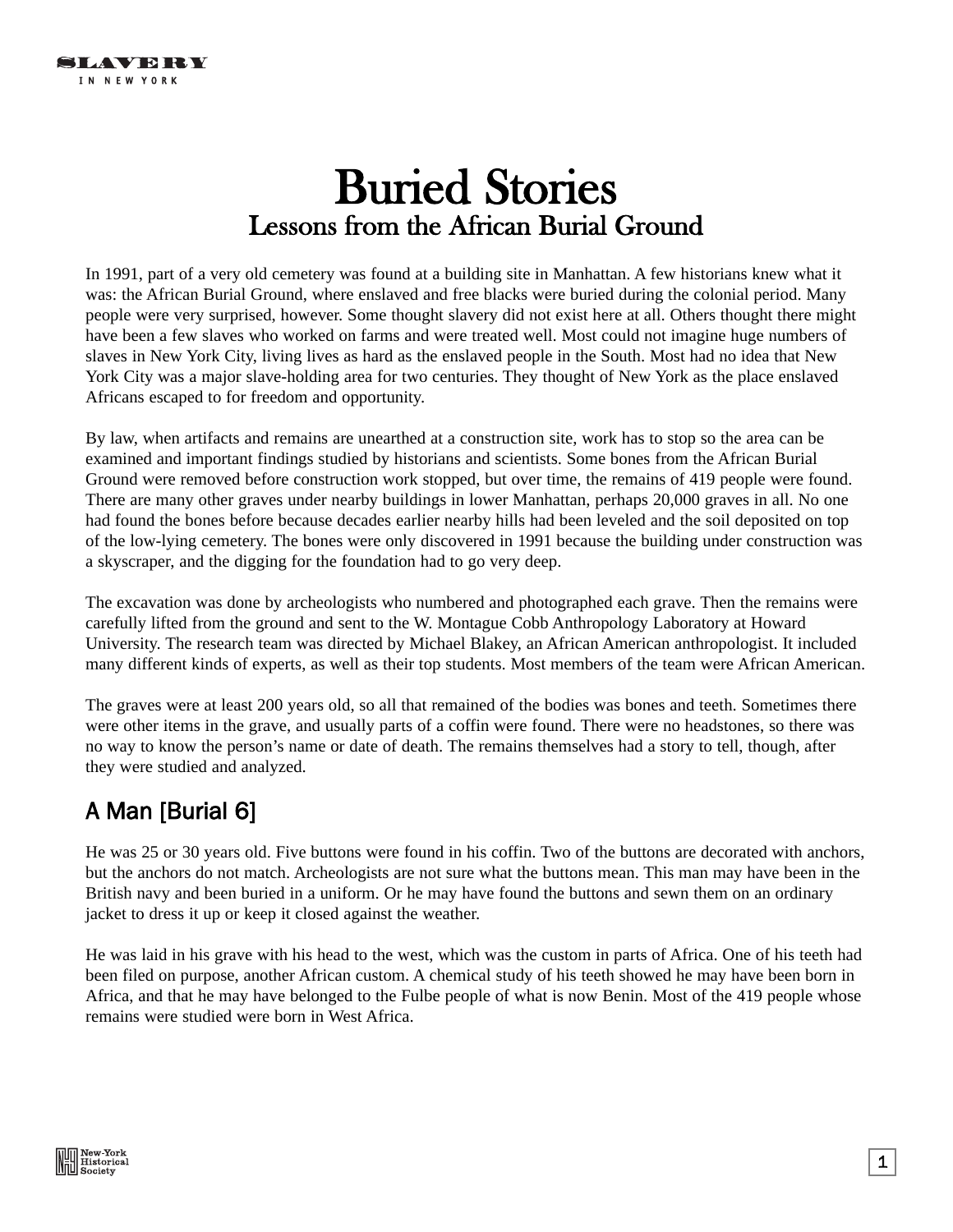He had arthritis in his arms, legs, and back, which would have made his joints swell and hurt. It came from lifting and carrying heavy loads, over and over. He may have carried some of those loads on his head, since the bones in his neck showed many small fractures. There were signs of infection and disease in his remains. He probably had rickets, a vitamin deficiency that makes bones soft and weak. He was also anemic from too little iron in his diet, which would have made him feel tired all the time. This man's ailments and injuries were common among the enslaved Africans in New York, and so was his early death.

## A Woman and a Baby [Burial 335]

This woman, around 30 years old, was buried with a newborn baby cradled in her right arm. They may both have died in childbirth. The woman showed signs of infections and disease. Like most slaves, male and female, she had arthritis in her joints and spine from heavy lifting and hard work. Her teeth indicated that she was malnourished as a child, but it is not clear where she was raised. She was either born in West Africa, or descended from people who were.

Babies' bones are soft, so nothing much remained of the child's body, and nothing much could be learned. Scientists know, however, that many children were buried in the African Burial Ground. Children under two had the highest death rate among the enslaved people. The first six months of life were the most dangerous of all. Many, like this baby, did not survive. White children died young as well, but the extreme harshness of slave life put these mothers and babies at extra risk. This is one reason why New York's slave population did not increase naturally, and why the importing of slaves from Africa or the Caribbean continued throughout most of the period of slavery.

#### More Stories from the African Burial Ground

This man, woman, and baby represent some of the most common stories in the African Burial Ground. Other graves were more unusual. One woman [#340] was buried with a strand of 112 glass beads around her waist. Most were blue, but a few were yellow or gold, and one was black. There were some larger, more intricate beads, too. A few cowrie shells were threaded onto the strand with the beads. These shells were used as money in many parts in Africa, and were still valuable to this woman or her loved ones. Her age makes her special, too. Few enslaved women lived to middle age, but scientists believe this woman was between 39 and 64 when she died. This would have made her an old and perhaps respected member of New York's African community.

For most of the people in the African Burial Ground, there is no way to determine the cause of death. For one woman [#25] in her early 20s, the reason is all too clear. There is evidence of a blunt-force blow to her head. Her right arm was twisted and pulled until the bone broke. A musket ball, about half an inch round, was found beneath her ribs. She was probably shot in the back. The murder of slaves was not common, but this woman's remains provide vivid evidence that it happened.

One man [#101] around the age of 30 had filed teeth, following an African custom. His coffin was decorated with iron tacks in a heart-shaped pattern that may have been a Sankofa, a West African symbol. A chemical study of his teeth indicated he may have grown up in New York. Most of the people in the Burial Ground had been born in Africa, but Africa was important to all New York blacks, even if they had never seen it.